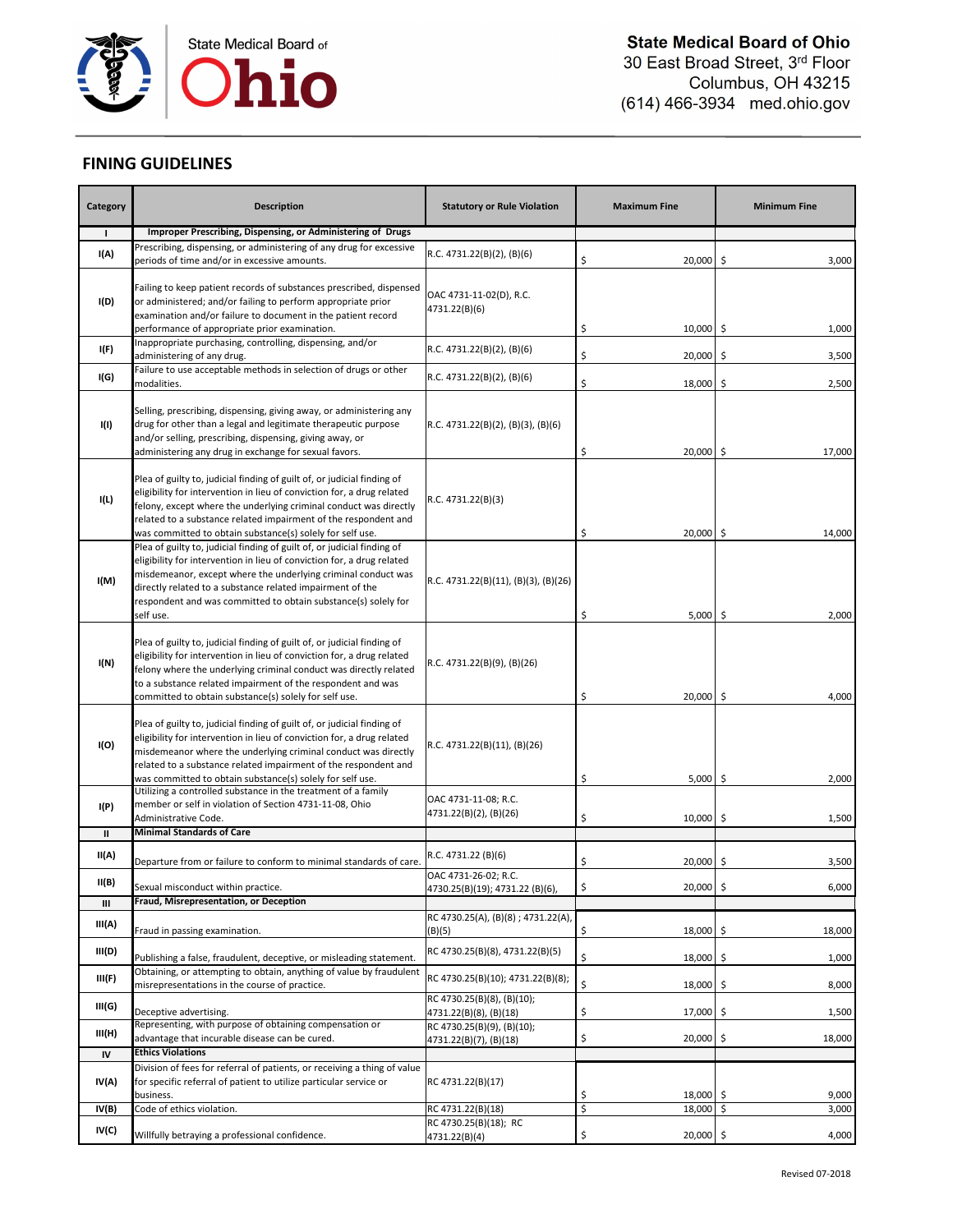| Category     | <b>Description</b>                                                                                                                                                                                                                                                                                                                                                                                                  | <b>Statutory or Rule Violation</b>                       | <b>Maximum Fine</b>                                                    | <b>Minimum Fine</b>                                                    |
|--------------|---------------------------------------------------------------------------------------------------------------------------------------------------------------------------------------------------------------------------------------------------------------------------------------------------------------------------------------------------------------------------------------------------------------------|----------------------------------------------------------|------------------------------------------------------------------------|------------------------------------------------------------------------|
| $\mathsf{v}$ | <b>Actions by Other States or Entities</b>                                                                                                                                                                                                                                                                                                                                                                          |                                                          |                                                                        |                                                                        |
| v            | Limitation, revocation, suspension, acceptance of license<br>surrender, denial of license, refusal to renew or reinstate a license,<br>imposition of probation, or censure or other reprimand, by another $\left $ RC 4730.27(B)(22), (B)(24)<br>urisdiction; action against clinical privileges by Department of<br>Defense or Veterans Administration; or termination or suspension<br>from Medicare or Medicaid. |                                                          | No Fine. Fine may be levied<br>based on underlying negative<br>conduct | No Fine. Fine may be levied<br>based on underlying negative<br>conduct |
| VI           | <b>Unauthorized Practice</b>                                                                                                                                                                                                                                                                                                                                                                                        |                                                          |                                                                        |                                                                        |
| VI(A)        |                                                                                                                                                                                                                                                                                                                                                                                                                     | RC 4731.22(B)(15); 4731.34;                              |                                                                        |                                                                        |
|              | Practice during suspension imposed by Board order.<br>Aiding and abetting unlicensed practice or practice by unregistered                                                                                                                                                                                                                                                                                           | 4731.41; 4731.43; 4731.60                                | \$<br>20,000                                                           | -\$<br>18,000                                                          |
| VI(C)        | physician assistant, anesthesiologist assistant, or radiologist<br>assistant.                                                                                                                                                                                                                                                                                                                                       | RC 4731.22(B)(15); 4731.34;<br>4731.41; 4731.43; 4731.60 | \$<br>20,000                                                           | \$<br>5,000                                                            |
| VI(D)        | Practice outside scope of license or registration.                                                                                                                                                                                                                                                                                                                                                                  | RC 4731.22(B)(15); 4731.34;<br>4731.41; 4731.43; 4731.60 | \$<br>20,000                                                           | \$<br>3,500                                                            |
| VI(E)        | Supervising a physician assistant, anesthesiologist assistant, or<br>radiologist assistant in the absence of an approved supervisory plan (B)(36); 4731.22(B)(39)<br>and approved supervision agreement.                                                                                                                                                                                                            | RC 4731.22(B)(20); (B)(31);                              | \$<br>20,000 \$                                                        | 3,000                                                                  |
| VI(F)        | Practice of a physician assistant, anesthesiologist assistant, or<br>radiologist assistant in the absence of an approved supervisory plan RC 4731.22(B)(20)<br>and an approved supervision agreement.                                                                                                                                                                                                               |                                                          | \$<br>20,000                                                           | -\$<br>2,000                                                           |
| VI(G)        | Permitting a physician assistant, anesthesiologist assistant, or<br>radiologist assistant to perform services as a P.A., A.A., or R.A. in a<br>manner that is inconsistent with the supervisory plan or special<br>services plan under which that P.A./A.A./R.A. practices.                                                                                                                                         | RC 4731.22(B)(20); (B)(31);<br>(B)(36); 4731.22(B)(39)   | \$<br>20,000 \$                                                        | 3,000                                                                  |
| VI(H)        | Practice of a physician assistant, anesthesiologist assistant, or<br>radiologist assistant in a manner that is inconsistent with the<br>supervisory plan or special services plan under which that<br>P.A./A.A./R.A. practices.                                                                                                                                                                                     | RC 4730.25 (B)(1)                                        | \$<br>20,000 \$                                                        | 3,000                                                                  |
| VI(I)        | Permitting a physician assistant to perform services as a physician<br>assistant in a manner that is not in accordance with Chapter 4730<br>or other applicable chapter of the Revised Code and/or the rules<br>adopted thereunder.                                                                                                                                                                                 | RC 4730.02(E); 4731.22(B)(31)                            | 20,000 \$<br>\$                                                        | 3,500                                                                  |
| VI(K)        | Failure to timely report termination of a physician assistant<br>supervision agreement to the Board.                                                                                                                                                                                                                                                                                                                | *refers to statutes no longer in<br>effect               | <b>NA</b>                                                              | NA                                                                     |
| VI(L)        | Limited Practitioner Holding Self Out as Doctor or Physician in<br>Violation of Rule 4731 1 03(D) and/or 4731 1 03(E), Ohio Admin.<br>Code.                                                                                                                                                                                                                                                                         | RC 4731.22(B)(15); 4731.34;<br>4731.41; 4731.43; 4731.60 | \$<br>20,000                                                           | \$<br>10,000                                                           |
| VI(M)        | Practicing as a physician assistant without holding concurrent<br>NCCPA certification.                                                                                                                                                                                                                                                                                                                              | RC 4730.11(A)(3); 4730.25(B)(27)                         | \$<br>20,000                                                           | -\$<br>4,500                                                           |
| VII          | <b>Violation of Conditions of Limitation</b>                                                                                                                                                                                                                                                                                                                                                                        |                                                          |                                                                        |                                                                        |
| VII(A)       | Violation of practice or prescribing limitations placed by the Board.<br>Violation of conditions of limitation, other than practice                                                                                                                                                                                                                                                                                 | RC 4731.22(B)(15)                                        | \$<br>20,000                                                           | -\$<br>18,000                                                          |
| VII(B)       | prohibitions, placed by the Board.                                                                                                                                                                                                                                                                                                                                                                                  | RC 4731.22(B)(15)                                        | Ś<br>5,000                                                             | \$<br>1,000                                                            |
| VIII         | <b>Criminal Acts or Convictions</b>                                                                                                                                                                                                                                                                                                                                                                                 |                                                          |                                                                        |                                                                        |
| VIII(A)      | Plea of guilty to, judicial finding of guilt of, or judicial finding of<br>eligibility for intervention in lieu of conviction for, a felony<br>committed in course of practice, except where the underlying<br>criminal conduct was directly related to a substance related<br>impairment of the respondent and was committed to obtain                                                                             | RC 4731.22(B)(9)                                         |                                                                        |                                                                        |
| VIII(B)      | substance(s) solely for self use.<br>Plea of guilty to, judicial finding of guilt of, or judicial finding of<br>eligibility for intervention in lieu of conviction for, a felony not<br>committed in course of practice.                                                                                                                                                                                            | RC 4731.22(B)(9)                                         | \$<br>$20,000$ \$<br>\$<br>20,000                                      | 18,000<br>-\$<br>8,000                                                 |
| VIII(C)      | Commission of act constituting a felony in this state, regardless of<br>where committed, if related to practice, except where the<br>underlying criminal conduct was directly related to a substance<br>related impairment of the respondent and was committed to<br>obtain substance(s) solely for self use.                                                                                                       | RC 4731.22(B)(10); (B)(26)                               | \$<br>$20,000$ \$                                                      | 18,000                                                                 |
| VIII(D)      | Commission of act constituting a felony in this state, regardless of                                                                                                                                                                                                                                                                                                                                                | RC 4731.22(B)(10)                                        |                                                                        |                                                                        |
| VIII(E)      | where committed, if unrelated to practice.<br>Plea of guilty to, judicial finding of guilt of, or judicial finding of<br>eligibility for intervention in lieu of conviction for, a misdemeanor<br>committed in course of practice or involving moral turpitude.                                                                                                                                                     | RC 4731.22(B)(11, (B)(13))                               | \$<br>20,000<br>\$<br>20,000                                           | \$<br>8,000<br>-\$<br>4,000                                            |
|              | Commission of act constituting a misdemeanor committed in                                                                                                                                                                                                                                                                                                                                                           |                                                          |                                                                        |                                                                        |
| VIII(F)      | course of practice or involving moral turpitude.                                                                                                                                                                                                                                                                                                                                                                    | RC 4731.22(B)(12), (B)(14)                               | \$<br>20,000 \$                                                        | 4,500                                                                  |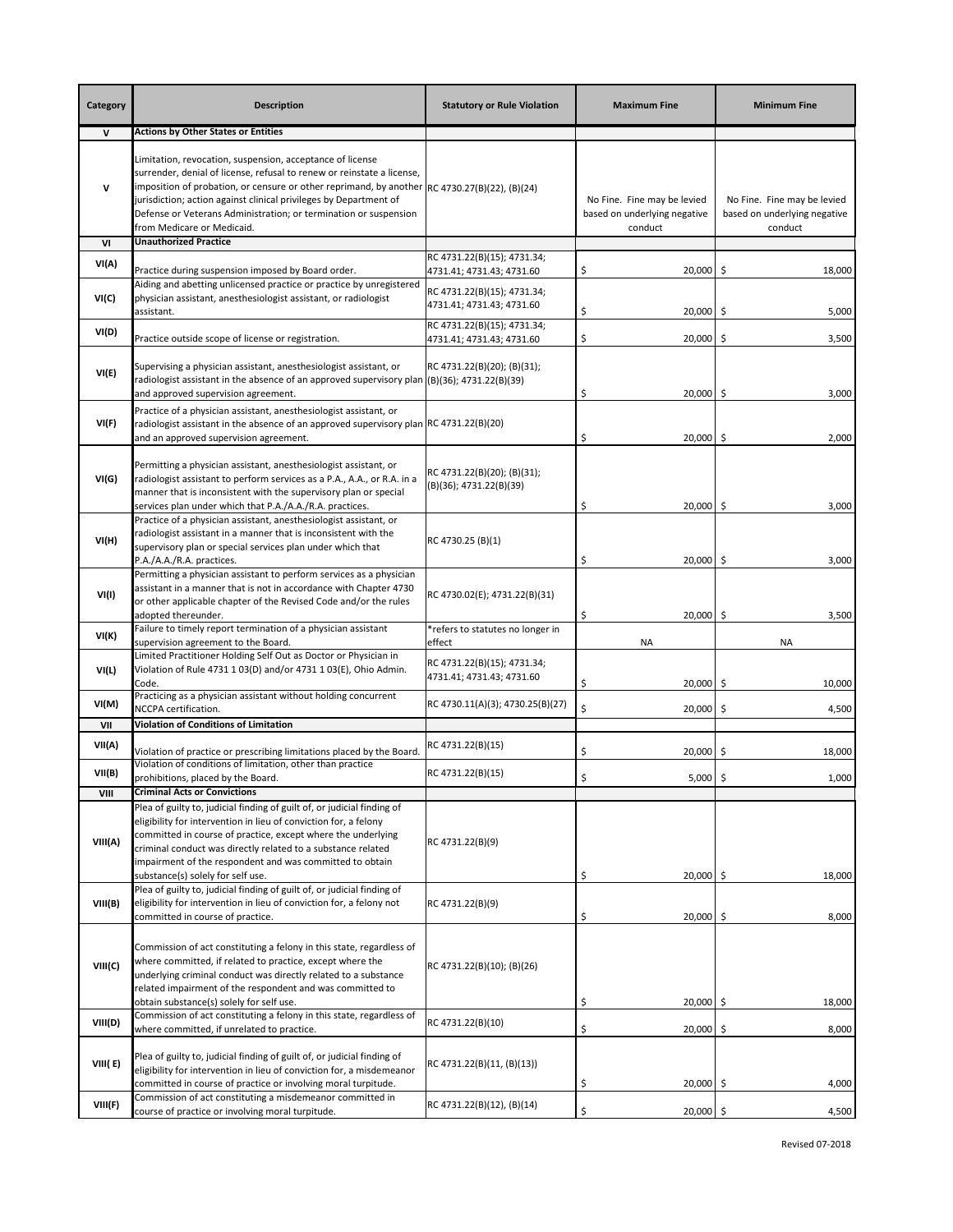| Category | <b>Description</b>                                                                                                                                                                                                                                                                                                                                                                                                                                                                                            | <b>Statutory or Rule Violation</b> | <b>Maximum Fine</b>                                                    | <b>Minimum Fine</b>                                                    |
|----------|---------------------------------------------------------------------------------------------------------------------------------------------------------------------------------------------------------------------------------------------------------------------------------------------------------------------------------------------------------------------------------------------------------------------------------------------------------------------------------------------------------------|------------------------------------|------------------------------------------------------------------------|------------------------------------------------------------------------|
| VIII(G)  | Plea of guilty to, judicial finding of guilt of, or judicial finding of<br>eligibility for intervention in lieu of conviction for, a felony<br>committed in course of practice, where the underlying criminal<br>conduct was directly related to a substance related impairment of<br>the respondent and was committed to obtain substance(s) solely<br>for self use.                                                                                                                                         | RC 4731.22(B)(9), (B)(26)          | \$<br>20,000 \$                                                        | 4,000                                                                  |
| VIII(H)  | Commission of act constituting a felony in this state, regardless of<br>where committed, if related to practice, where the underlying<br>criminal conduct was directly related to a substance related<br>impairment of the respondent and was committed to obtain<br>substance(s) solely for self use.                                                                                                                                                                                                        | RC 4731.22(B)(10), (B)(26)         | \$<br>20,000 \$                                                        | 4,000                                                                  |
| VIII(I)  | Commission of act constituting a felony in this state, regardless of<br>where committed, if related to practice of massage therapy with an RC 4731.22(B)(10)<br>expired licensee.                                                                                                                                                                                                                                                                                                                             |                                    | \$<br>20,000 \$                                                        | 500                                                                    |
| IX       | <b>Impairment of Ability to Practice</b>                                                                                                                                                                                                                                                                                                                                                                                                                                                                      |                                    |                                                                        |                                                                        |
| IX(A)    | Initial Impairment and/or Less than One Year of Sobriety:<br>Impairment of ability to practice according to acceptable and<br>prevailing standards of care because of habitual or excessive use or RC 4731.22(B)(26)<br>abuse of drugs, alcohol, or other substances (including the inability<br>to practice in accordance with such standards without appropriate<br>treatment, monitoring, or supervision).                                                                                                 |                                    | No Fine. Fine may be levied<br>based on underlying negative<br>conduct | No Fine. Fine may be levied<br>based on underlying negative<br>conduct |
| IX(B)    | "Slip Rule": Impairment of ability to practice according to<br>acceptable and prevailing standards of care because of habitual or<br>excessive use or abuse of drugs, alcohol, or other substances<br>(including the inability to practice in accordance with such<br>standards without appropriate treatment, monitoring, or<br>supervision), where all conditions set forth in Rule 4731-16-02(D),<br>Ohio Administrative Code, have been met.                                                              | RC 4731.22(B)(26)                  | N/A                                                                    | N/A                                                                    |
| IX (C)   | First Relapse: Impairment of ability to practice according to<br>acceptable and prevailing standards of care because of habitual or<br>excessive use or abuse of drugs, alcohol, or other substances<br>(including the inability to practice in accordance with such<br>standards without appropriate treatment, monitoring, or<br>supervision); first relapse during or following treatment, and/or<br>where all conditions set forth in Rule 4731-16-02(D), Ohio<br>Administrative Code, have not been met. | RC 4731.22(B)(26)                  | No Fine. Fine may be levied<br>based on underlying negative<br>conduct | No Fine. Fine may be levied<br>based on underlying negative<br>conduct |
| IX (D)   | Second Relapse: Impairment of ability to practice according to<br>acceptable and prevailing standards of care because of habitual or<br>excessive use or abuse of drugs, alcohol, or other substances<br>(including the inability to practice in accordance with such<br>standards without appropriate treatment, monitoring, or<br>supervision); second relapse during or following treatment.                                                                                                               | RC 4731.22(B)(26)                  | No Fine. Fine may be levied<br>based on underlying negative<br>conduct | No Fine. Fine may be levied<br>based on underlying negative<br>conduct |
| IX (E)   | Third Relapse: Impairment of ability to practice according to<br>acceptable and prevailing standards of care because of habitual or<br>excessive use or abuse of drugs, alcohol, or other substances<br>(including the inability to practice in accordance with such<br>standards without appropriate treatment, monitoring, or<br>supervision); third relapse during or following treatment.                                                                                                                 | RC 4731.22(B)(26)                  | No Fine. Fine may be levied<br>based on underlying negative<br>conduct | No Fine. Fine may be levied<br>based on underlying negative<br>conduct |
| IX (F)   | Impairment, 1 - 5 Years of Sobriety: Impairment of ability to<br>practice according to acceptable and prevailing standards of care<br>because of habitual or excessive use or abuse of drugs, alcohol, or<br>other substances (including the inability to practice in accordance<br>with such standards without appropriate treatment, monitoring, or<br>supervision).                                                                                                                                        | RC 4731.22(B)(26)                  | No Fine. Fine may be levied<br>based on underlying negative<br>conduct | No Fine. Fine may be levied<br>based on underlying negative<br>conduct |
| IX (G)   | Impairment, 5+ Years of Sobriety: Impairment of ability to practice<br>according to acceptable and prevailing standards of care because of<br>habitual or excessive use or abuse of drugs, alcohol, or other<br>substances (including the inability to practice in accordance with<br>such standards without appropriate treatment, monitoring, or<br>supervision).                                                                                                                                           | RC 4731.22(B)(26)                  | No Fine. Fine may be levied<br>based on underlying negative<br>conduct | No Fine. Fine may be levied<br>based on underlying negative<br>conduct |
| IX (H)   | Mental/Physical Illness, Currently Unable To Practice: Inability to<br>practice according to acceptable and prevailing standards of care<br>by reason of mental or physical illness (including any mental<br>disorder, mental illness, physical illness, or physical deterioration<br>that adversely affects cognitive, motor, or perceptive skills).                                                                                                                                                         | RC 4731.22(B)(19)                  | No Fine. Fine may be levied<br>based on underlying negative<br>conduct | No Fine. Fine may be levied<br>based on underlying negative<br>conduct |